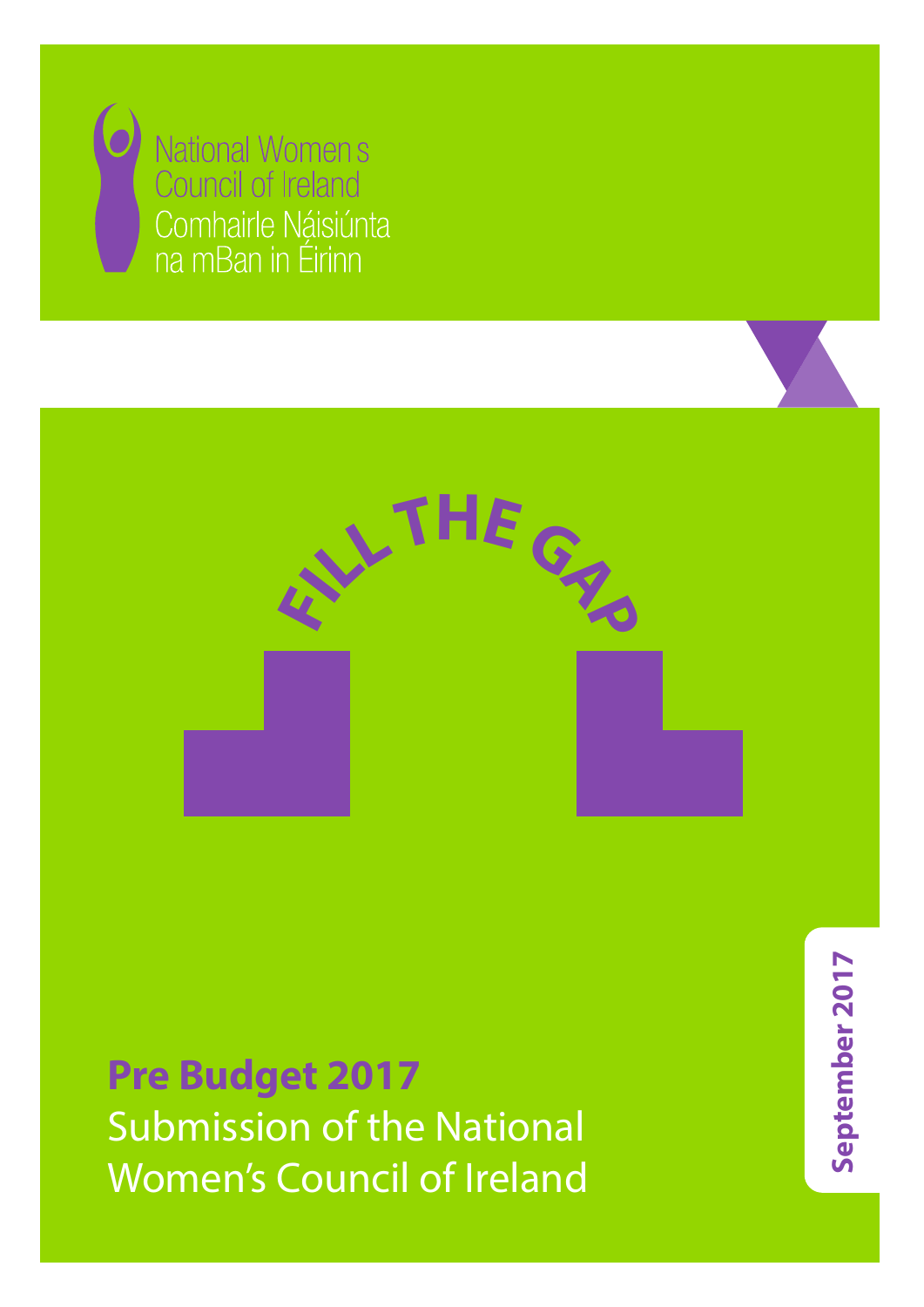

Established in 1973, the National Women's Council of Ireland (NWCI) is the leading national women's membership organisation in Ireland. NWCI seeks full equality between men and women and we draw our mandate from a membership of over 190 groups and organisations across a diversity of backgrounds, sectors and locations. We also have a growing, committed individual membership.

Budget 2017 provides an opportunity for the new Government to develop its new budgetary process and place women and equality at the centre of decision making with regard to the distribution and redistribution of resources for 2017.

**Context and Choices**

Recent years have seen some recovery in the Irish economy with increased growth and a reduction in unemployment rates to 7.8%. Yet worrying deprivation levels, a doubling of consistent poverty rates from 4% to 8% and abnormally high income inequality remain serious concerns.

Recession and austerity have had a disproportionate economic impact on women in Ireland. The Gender Pay Gap has widened from 12.6% to 14.4% while the Gender Pension Gap has widened from 35 to 37%. ESRI research has shown that women in couples suffered a 14% loss in income during the recession compared to 9% for men.<sup>1</sup> A majority of low paid part time workers are women. Already vulnerable groups have suffered some of the worst impacts with 58% of lone parents, mostly women, experiencing deprivation.

NWCI welcomes the recognition in the Programme for Partnership Government (PFPG) that "economic repair must now be complemented by social repair". We also welcome the commitment to devoting two thirds of budgetary spend on public investment versus one third on tax measures. This comes after too many years of a deep imbalance in the other direction. Priority must now be given to reversing unsustainable cutbacks, investing in services and staff, repairing our social fabric and delivering the solid groundwork needed for a more equal and sustainable future, including an affordable, accessible childcare system.

Budget 2017 provides an opportunity to deliver tangible results for the current and future generations of citizens who rely on our shared public services and social infrastructure. NWCI is prioritising in Budget 2017 investment in early years and out of school childcare, violence against women and health services for women.

Developments such as Brexit contribute to a reduction in fiscal space, proposed tax reductions should be set aside in favour of the urgent task at hand to rebuild our public services.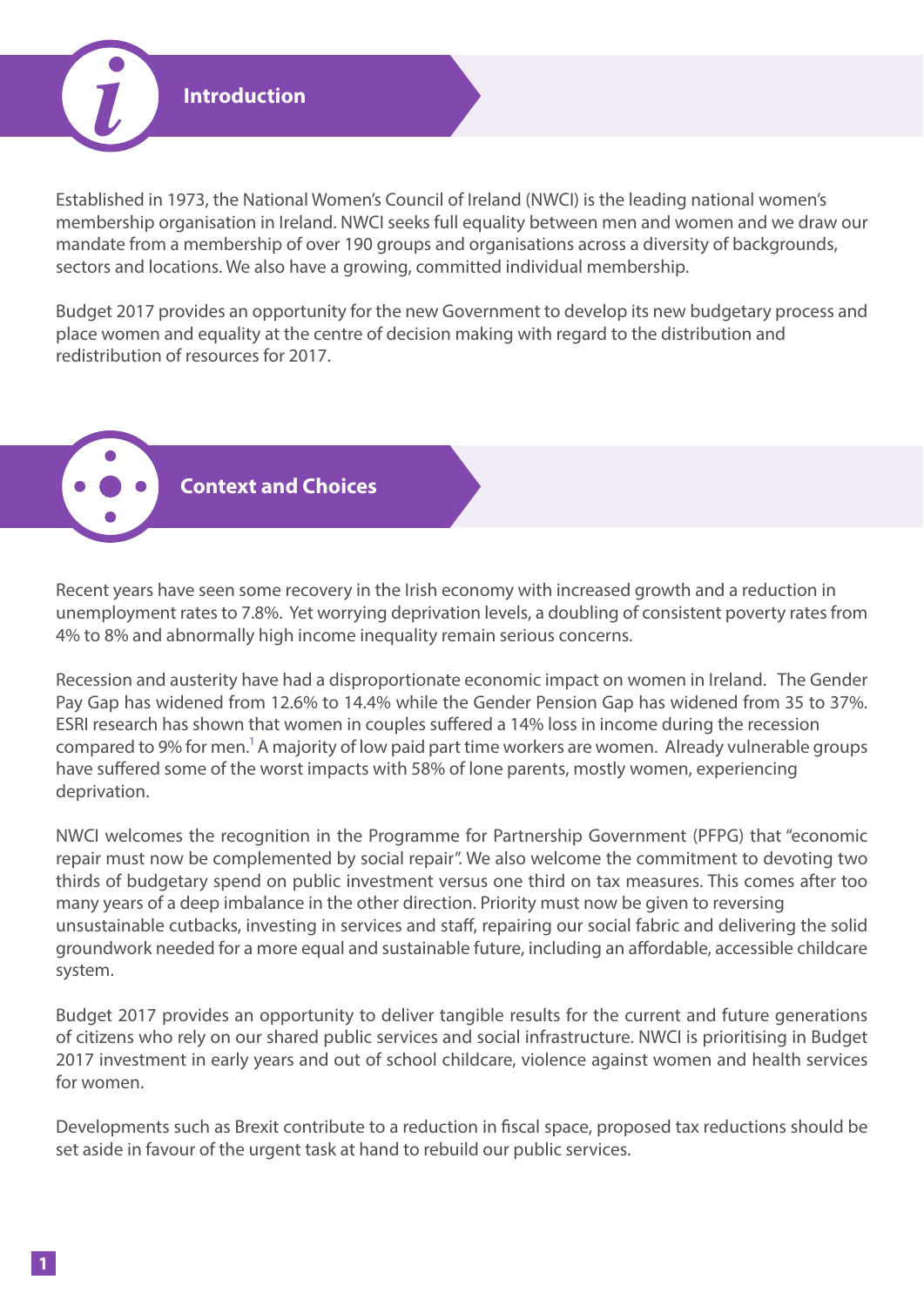NWCI believes that tax concessions do not represent a strategic use of hard earned public funds. In addition, given the job of repair required, we cannot afford to continue inequitable marginal rate tax reliefs which benefit the wealthiest.

CSO figures from recent years tell us that half of all households in Ireland would be at risk of poverty were it not for social transfers. We all rely on the social protection system at different points across our life cycle. While there has been a stronger focus on employment activation in recent years, social protection also plays a crucial role for the many thousands of citizens not 'of working age', those with limited capacity due to a disability and crucially those whose unpaid care contributes so much to our society and economy.

NWCI believes the best way to improve take home incomes is to do so at source by raising wages and taking action against precarious, low paid work. Decent work for decent pay not only puts more money back into the local economy right across the country, it also eases pressure on the social protection system.

The recommendations set out in our Pre Budget Submission focus on immediate priorities and payments which we believe must be addressed in Budget 2017, and also on the critical areas where we believe investment and research could pay long term dividends.

> **Embed Equality and Gender Proof the Budget**

NWCI believes that a more equal society is not an aspirational idea which might eventually be achieved through the overspill of a 'trickle down' economy, rather it is the core foundation upon which any sustainable economy must be built. We have long argued that indicators such as deprivation levels, risk of poverty and the gender pay gap are the real tests of economic policy.

NWCI therefore strongly welcomes the PFPG commitment to equality and gender proof the budget process. We believe that these new mechanisms must be meaningfully developed and delivered. The involvement of women in the Scottish Budget Advisory Group has, for example, been crucial to the success of equality budgeting in Scotland. Scotland also produces an annual Budget Equality Statement and NWCI believes Ireland should produce a similar statement to accompany Budget 2017 as a step towards full equality and gender proofing in 2018.

NWCI is also recommending the designation of a specific budget line for implementation of the new Public Duty on Equality and Human Rights and conducting a full Departmental Gender Audit. Such a budget line could also support the implementation of the new Sustainable Development Goal indicators and targets for gender equality in Ireland.

It is crucial that established and longstanding commitments, too often left aside during the recession, are not again forgotten in the recovery. These include our Commitments under Europe 2020, The National Anti-Poverty Strategy (NAPS) and The National Women's Strategy.

#### *Recommendations*

**€**

*• Embedding of gender and equality proofing in the new Budget process, with a strong role for civil society. • As first step, an 'Equality Statement' should accompany Budget 2017, as is done in Scotland.*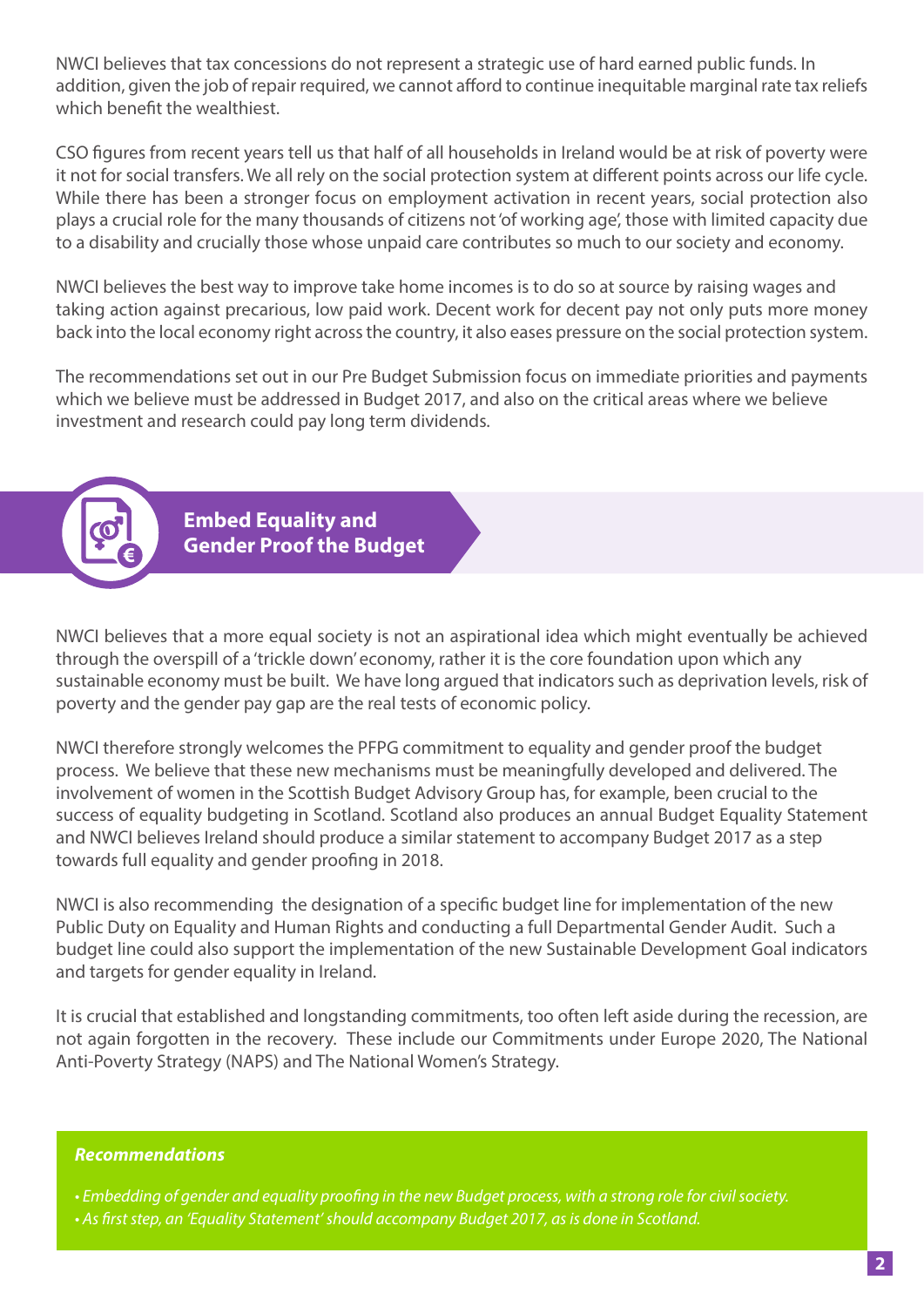

Over recent years our Social Protection system has introduced significant change in relation to employment activation. However, it unfortunately failed to challenge many of the embedded assumptions which lead to gender inequality. The 'all or nothing' approach which demands full-time availability and a strong emphasis on mandatory over voluntary activation have taken a serious toll on economic independence and access to opportunity for many women.

Ireland has thousands of Qualified Adults who are not only distant from the labour market but from the social protection system itself, 90% of them are women. Some are in what is described as 'jobless households' yet they cannot access training of supports without committing to full time availability.

DSP should ensure that in 2017 it reaches out and engages these women in their own right. It is crucial however that people be invited rather than compelled. As highlighted in NWCI's publication 'Careless to Careful Activation', positive supports are far more effective than sanctions in bringing people into sustainable employment and recognition of care responsibilities is also crucial.

In addition to the care-credit or re-entry credit discussed elsewhere in this submission, DSP might consider widening access to the Job Seekers Transitional Payment. Development of a wider range of quality part time education, training and employment opportunities is also crucial, as is access to childcare supports.

The principles of voluntary engagement and support rather than sanction are also crucial in relation to any activation initiatives designed for people with a disability.

One positive measure for women's economic independence is the recently transposed EU directive requiring family business owners to pay PRSI for a contributing spouse. However, DSP should work with Revenue to raise public awareness of this obligation and the opportunities it might open up.

- *End the limitation rule and promote administrative Individualisation at first point of contact.*
- *Deliver Homemakers Credit, retrospective to 1973, and initiate research into a modern Care Credit system. Ensure this also serves as a Re-Entry credit.*
- *Develop options for extension of Jobseekers Transitional payment to Qualified Adults and other groups who may have partial availability.*
- *Actively invite women into the system and widen voluntary access to high-quality activation opportunities to Qualified Adults and others outside the Live Register.*
- *Develop and pilot a wider range of quality part time voluntary activation initiatives.*
- *Extend access to DSP childcare schemes to Qualified Adults.*
- *Ensure that all activation of parent caregivers remains voluntary, certainly until a comprehensive public childcare system is in place.*
- *Promote public awareness of new obligation to pay PRSI for spouses in family business.*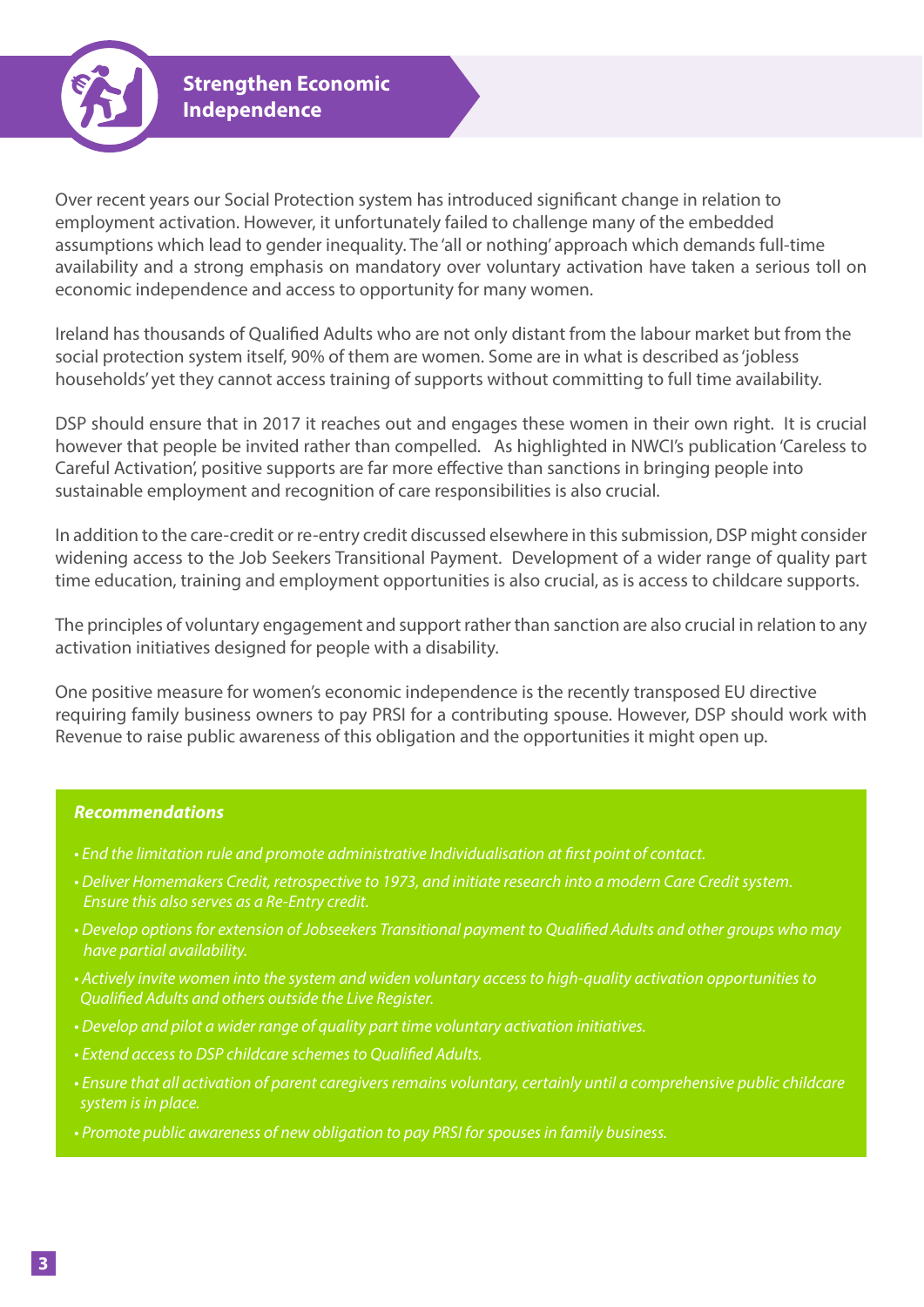

Care always costs and it is usually women who absorb those costs, often in reduced incomes or loss of economic independence. Paternity Leave for fathers, to be delivered through DSP, is an important step forward in the recognition and sharing of care, the next step is a timeline for paid Parental Leave. Partial restoration of Child Benefit over the last two years has also been widely welcomed and must be sustained. Habitual Residency should be removed as a condition for Child Benefit to ensure all children are supported.

Early years and out of school hours care must be recognised as essential social infrastructure, without which sustainable progress or gender equality cannot be achieved. Ireland still lags behind the rest of the world, investing less than half the OECD average in early years. Budget 2017 needs to scale up investment in publicly subsidised, affordable, accessible and quality early childhood education and care. Quality must include decent conditions for those working in this area, particularly in Community Childcare Facilities. Currently many ECCE workers are unemployed for 9 weeks of each year. With ECCE limited to 15 hours per week, most childcare workers do not qualify for Family Income Supplement. This also affects parents hoping to re-enter the workforce. Consultation with ECEC providers is critical to drive forward policy and the expansion of a programme of subsidisation to make childcare more available and affordable and to ensure that the true costs of childcare are reflected in the subsidies to providers.

- *Ensure effective rollout and public promotion of 2 weeks' Paternity Leave and initiate delivery of 6 months paid parental leave.*
- *Extend ECCE hours from 15 to 20 per week and increase support to childcare providers to ensure quality rollout of 2nd free pre-school year.*
- *Initiate a national subsidisation programme to reduce the costs of childcare to all families, to introduce a cap on childcare fees and to enable community crèches to provide free childcare to the most vulnerable families.*
- *Increase support for accessible and affordable out-of-school-hours childcare and Breakfast Clubs.*
- *Support community crèches to maintain ratios while CE workers are in continuous training.*
- *Investment in an agreed salary scale for Early Years workforce.*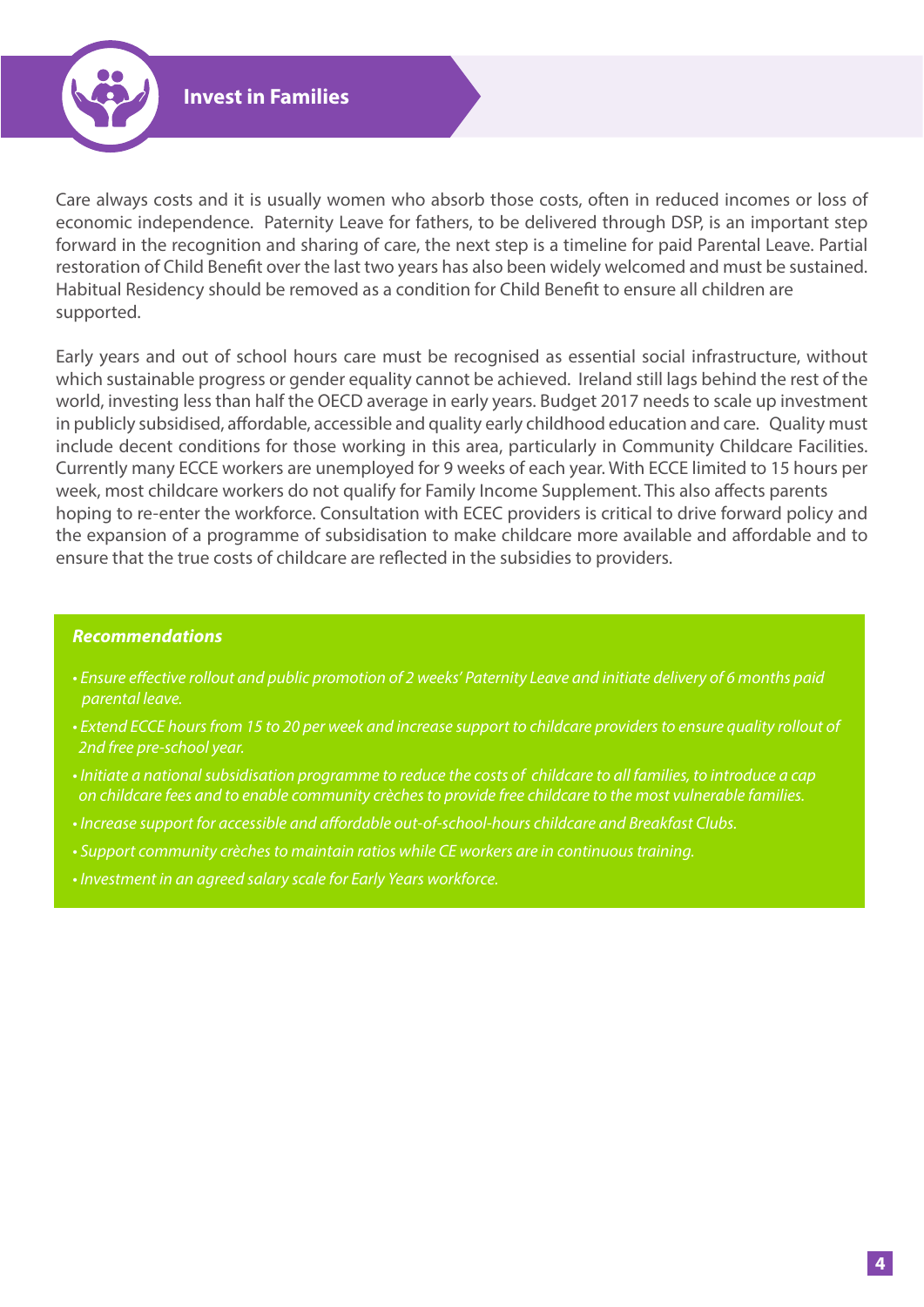

**Support One Parent Families** 

One in four households with children in Ireland are one parent families. Amongst these families 58% experience deprivation. Serious concern has been expressed right across civil society that the policy direction taken by DSP in recent years may exacerbate rather than relieve the difficulties faced by this already vulnerable group. An urgent review of overall policy in this area is needed in consultation with civil society and the families themselves. An audit should also be conducted into the economic and social impacts of the transition of thousands of women out of One Parent Family Payment (OFP) over the last two years.

In the short term, Income Disregard (ID) should be fully restored for those on OFP and voluntary access to Intreo schemes increased. Women on Job Seekers Transition and working should have access to ID or FIS and those in education should qualify for SUSI grants. Lone Parents on JA must be supported and their caring role recognised.

### *Recommendations*

- *Reverse cuts to Income Disregard and ensure access to ID or FIS for lone parents on JST.*
- *Introduce specific measures to support lone parents on JA with child under 18.*
- *Ensure lone parents on JST have access to SUSI grant for duration of course.*
- *Make reducing deprivation and child poverty levels in one parent families a priority in Budget 2017.*



# **Value Our Young People**

Recent years have seen the loss of hundreds of thousands of Ireland's young people to emigration and a steady majority of emigrants under 24 years old have been women. NWCI believes that payment cuts, precarious work and the loss of entry level jobs to internship culture are potential drivers of emigration and would like to see DSP deliver strong gender sensitive research into this question.

Reduced rate payments for under 25's must be reviewed and restored. The ending of JobBridge is to be welcomed as it was open to exploitation and contributed to a culture of low or no pay work for young people. However new quality initiatives must now be resourced and introduced, with proper attention to gender proofing. It is regrettable that high quality initiatives such as those developed in Ballymun as part of the European Youth Guarantee have faced insecurity over funding when they should instead be seen as central to the scaling up and spreading out of good practice. The next stage of the European Youth Guarantee should emphasise quality and options for all young people, including those not on Jobseeker's Allowance and it would also be positive to see tailored initiatives rolled out for young people in rural areas.

It is important to recognise that many young people who may not be working are still actively contributing by participating in their communities and some may even be carers. Special supports should be targeted to young carers to help them balance that care with their own development.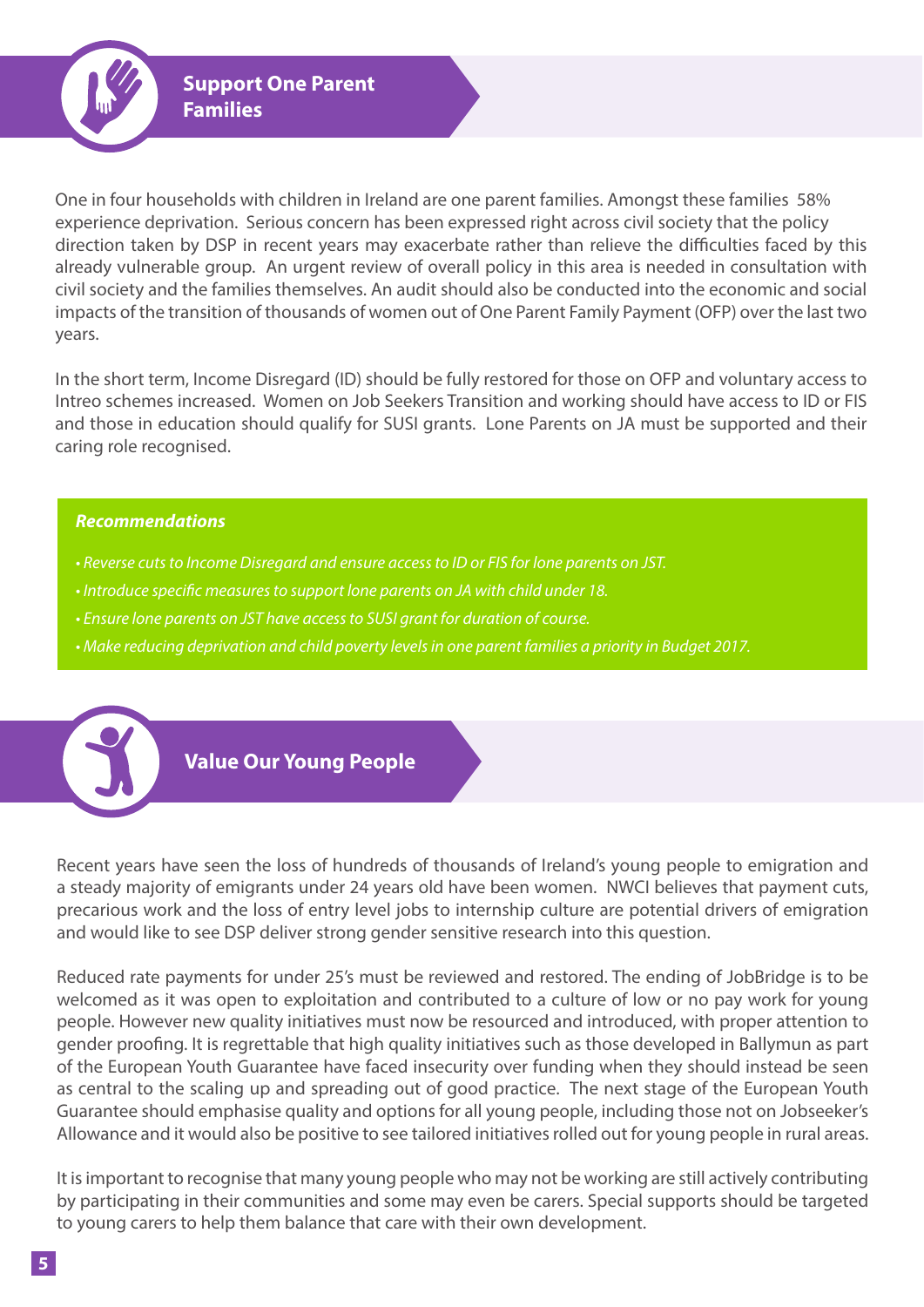- *Allocate additional public resources to extension of EYG (rather than reroute existing resources).*
- *Review and Restore Jobseekers Allowance for under 25's, beginning with full payment for those on employment, education or training schemes.*
- *Fund research into possible drivers of emigration including payment cuts/precarious work.*
- *Extend Free Travel Scheme to include young people in receipt of Domiciliary Care Allowance.*
- *Increase hours carers can study/work while receiving social welfare from 15 to 18.5 hours a week.*



# **Deliver Decent Work**

Ireland's Gender Pay Gap has widened from 12.6 % to 14.4% in recent years. Sectors where women have been at the frontline of aggressive casualisation have seen the erosion of pay and security. CSO figures tell us that in 2014 50% of women workers earned €20,000 or less. These concerns have been reflected in research commissioned by the previous Government from the University of Limerick and in the reports of the Low Pay Commission (LPC). It is notable and welcome that the PFPG has committed to strengthening the LPC "to reflect in-work poverty and the gender pay gap". An important LPC report into the specific issues faced by women in low pay is due for publication in November, and resources should be allocated in Budget 2017 to ensure DSP has the flexibility to respond to any recommendations that emerge.

DSP should also ensure that the PFPG commitment to an LPC focus on unacceptably levels of in-work poverty is not lost or forgotten. Precarious work and low pay not only place a huge pressure on individuals, they also place pressure on our social protection system. With workers currently making up a shocking 18% of adults at risk of poverty, there and is no doubt that without social transfers and in-work payments such as FIS, many households would not be able to cope.

It is important that workers facing unpredictable schedules are not penalised by the social protection system and payment structures and rules need to recognise that for many individuals, structuring or increasing the days or hours worked is not in their control. It is also important however that the system does not reward companies engaging in negative practice. Stronger scrutiny should be attached to the companies seeking to benefit from DSP employer incentive schemes. DSP should also seek the attachment of strong social clauses and employment standards to all public spending arising from Budget 2017. Where public monies are spent on procurement, grants or investment it should come with an expectation of decent work.

A more active role is required to tackle the underlying problem of low pay and precarious work by demanding that adequate resources are allocated to implement the recommendations of the University of Limerick in relation to regulation of practices such as 'if and when' contracts.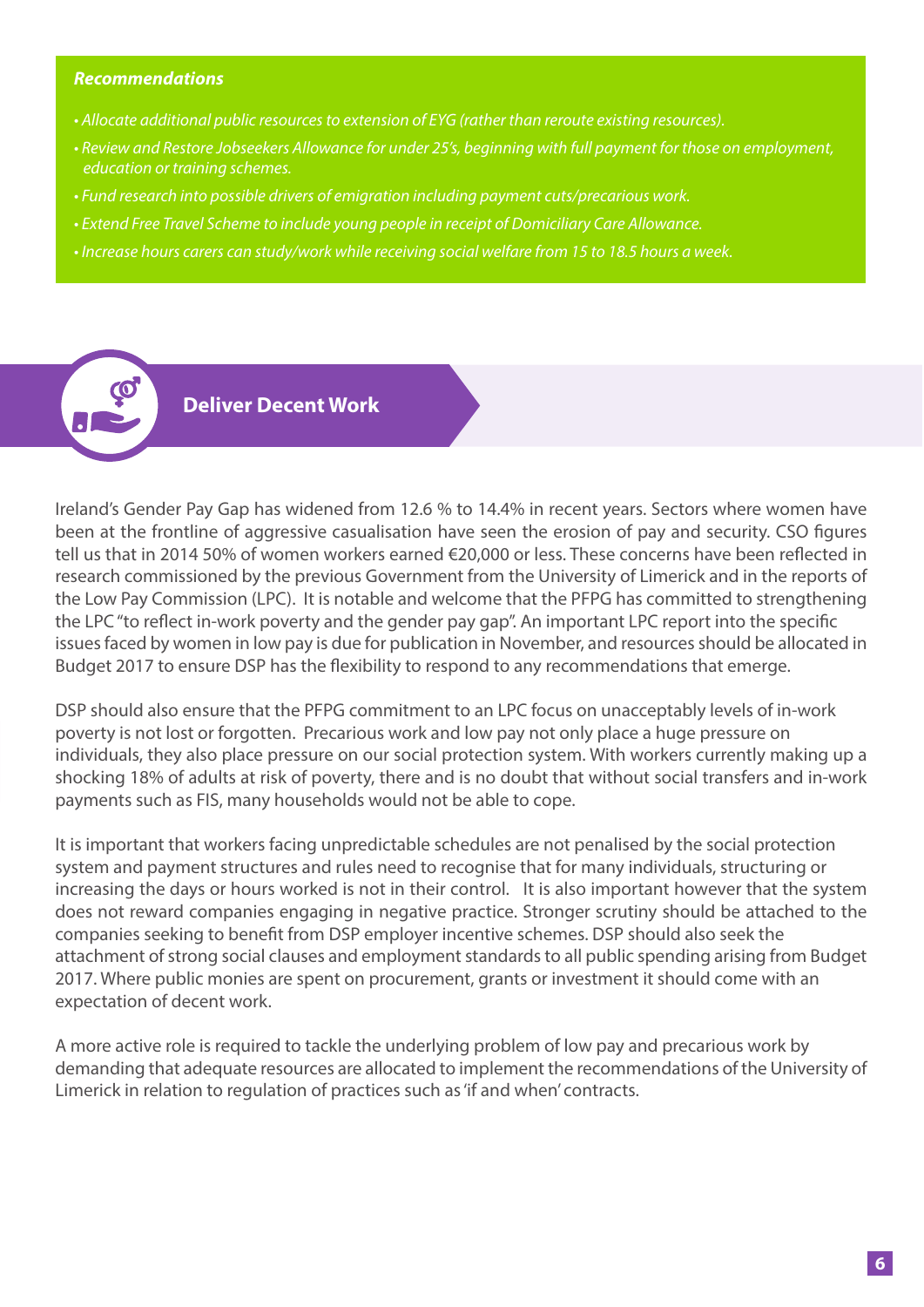- *Gender proof any new activation initiatives and review their impact before scaling up.*
- *Increase in Minimum Wage to €11.50 per hour and promote 'Living Wage' through policy and practise.*
- *Ensure no-one is required to accept insecure, non-fixed hour jobs as 'reasonable offer of work'.*
- *Recognise atypical work patterns by calculating unemployment on hours rather than days per week.*
- *Maintain or increase in-work income supports such as Family Income Supplement (FIS).*
- *Increase the earnings threshold for access to FIS and review the hours threshold.*
- *Drive Cross-Departmental cooperation to promote 'Living Wage' through policy and practice.*
- *Designate DSP resources for 2017 to respond to Low Pay Commission's pending report on women.*
- *Attach social criteria, clauses and conditionality to Employer Incentive Schemes.*
- *Demand attachment of strong employment standards and social criteria to all Public Spending arising from Budget 2017 including procurement, grants and investment.*

**Close the Gender Pension Gap** 

Ireland's Gender Pension Gap has recently widened further to 37% and the PFPG has rightly identified closing of that gap as a priority. NWCI is very keen to be partners in the delivery of that goal, having previously published substantial research and made detailed submissions on this subject. NWCI believes a Universal Pension is the best way to support equality in older age and progress towards this goal must be initiated in 2017. In the interim, there are gaps and inequities in the first tier of our pension system which need urgent attention. This job of repair must, we believe, be given greater priority than the introduction of any new or supplementary tier.

Currently, 84% of those receiving a full State Contributory Pension are men, and while this payment was protected during the recession, the Reduced Rate payments, on which a majority of women rely, have been steadily eroded. The fact that only 16% of women receive the full contributory rate reflects both the legacy of the marriage bar and a system poorly designed to support individual entitlement or recognise care. Rather than address these inequalities, we have allowed them to deepen in recent years by increasing contributory thresholds and even making it harder to purchase voluntary credits.

A key priority for Budget 2017 must be the long overdue delivery of 'Homemaker's Credit' or 'Care Credit', applicable for up to ten years and applied retrospectively to 1973. This practical recognition of the social and economic contribution of care should also serves as a Re-Entry Credit, ensuring that those looking to re-enter the workforce after a period spent caring can access training, educational or employment supports from their local Intreo office.

Budget 2017 should decisively end Marginal Rate Tax reliefs on Private Pensions as they have been shown to be ineffective and inequitable, with disproportionate benefit for higher earners. As women tend to be lower earners, these tax reliefs also widen rather than narrow the gender pension gap. The public monies saved should be redirected into the public pension system.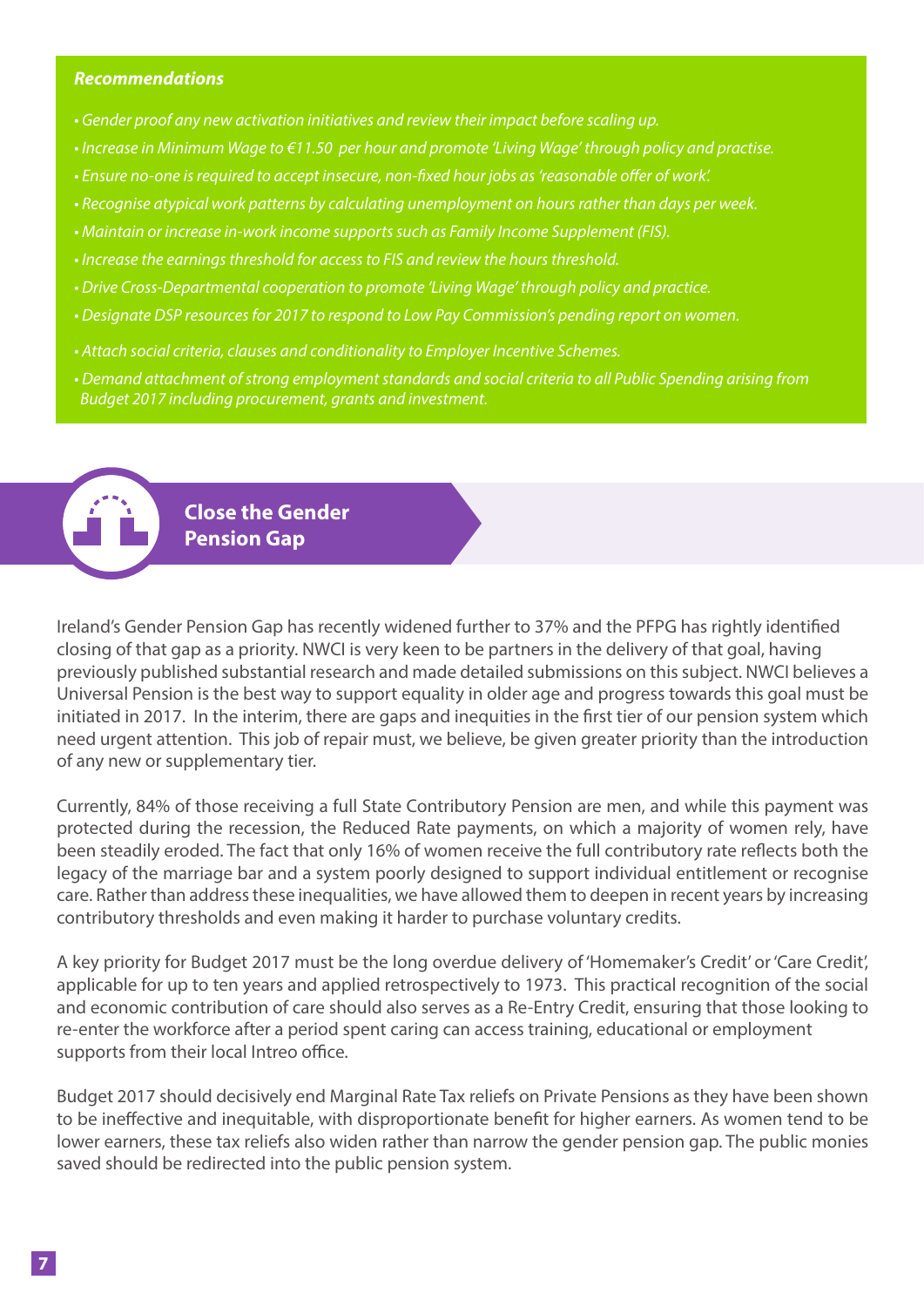- *Prioritise the narrowing of the Gender Pension Gap in pension policy development during 2017.*
- *Resource open public consultation on a 'Universal Pension'.*
- *Prioritise correction of the gaps and gender inequalities in First Tier Pension system over development of any supplementary system.*
- *Introduce promised Homemakers Credit, backdated to 1973. Initiate Research into a modern care credit system, based on best international practice.*
- *Make special provision within Care Credit system to ensure lifetime carers (those caring in excess of 20 years) are entitled to a fair Contributory State Pension when they reach retirement age.*
- *Ensure Homemaker's or Care Credit also serve as Re-Entry Credit, facilitating access to employment, training and education supports.*
- *Conduct Gender Impact Assessment on changes to Contributory Pension and Voluntary Contributions and reverse cuts to lower bands of Reduced Rate Contributory State Pension.*
- *Facilitate easier access to voluntary contributions.*



**Review and Restore Core Payments and Supports** 

NWCI believes Budget 2017 is an opportunity to review and restore payment levels for those relying on Social Protection, in line with the restoration of movement in other areas of the economy and recognising the disproportionate impact which the recession has had on those on lower incomes. Moreover, in addition to a rising cost of living, many households are facing an increase indirect charges which further erode their financial resources.

The first priority must be the restoration for those who experienced a cut in payments, including the reduced rate contributory pension and payments for those under 26. However, with recent research from Social Justice Ireland highlighting that many of those relying on Social Protection payments are now below the poverty threshold, it may now be time for an incremental increase across all payments. Benchmarking and a link to Minimum Essential Standards of Living (MESL) should also be considered.

Almost 20% of children currently live in households where incomes are below the poverty line. Far too many families currently live in Direct Provision. While NWCI ultimately seeks the abolition of this shameful system, Budget 2017 must certainly deliver a significant increase in the paltry weekly adult payment.

- *Review Current Payment levels and plan for restoration or incremental increase.*
- *Consider benchmarking of payments and stronger link to MESL.*
- *Begin restoration of Reduced Rate Pensions and Jobseekers Allowance for those under 26.*
- *Increase Carer's Allowance and Carer's Benefit towards 2009 rates of €220.50 and €221.*
- *Reinstate in full the Household Benefits Package, including the telephone allowance.*
- *Maintain or increase current rates of Fuel Allowance.*
- *Disregard the Half-Rate Carer's Allowance in the assessment of means for Fuel Allowance.*
- *Ensure retention of three-year Medical card for those transitioning to employment.*
- *Remove Habitual Residency Condition as a condition for access for Child Benefit.*
- *Increase weekly payments for both adults and children in Direct Provision in Budget 2017.* **8**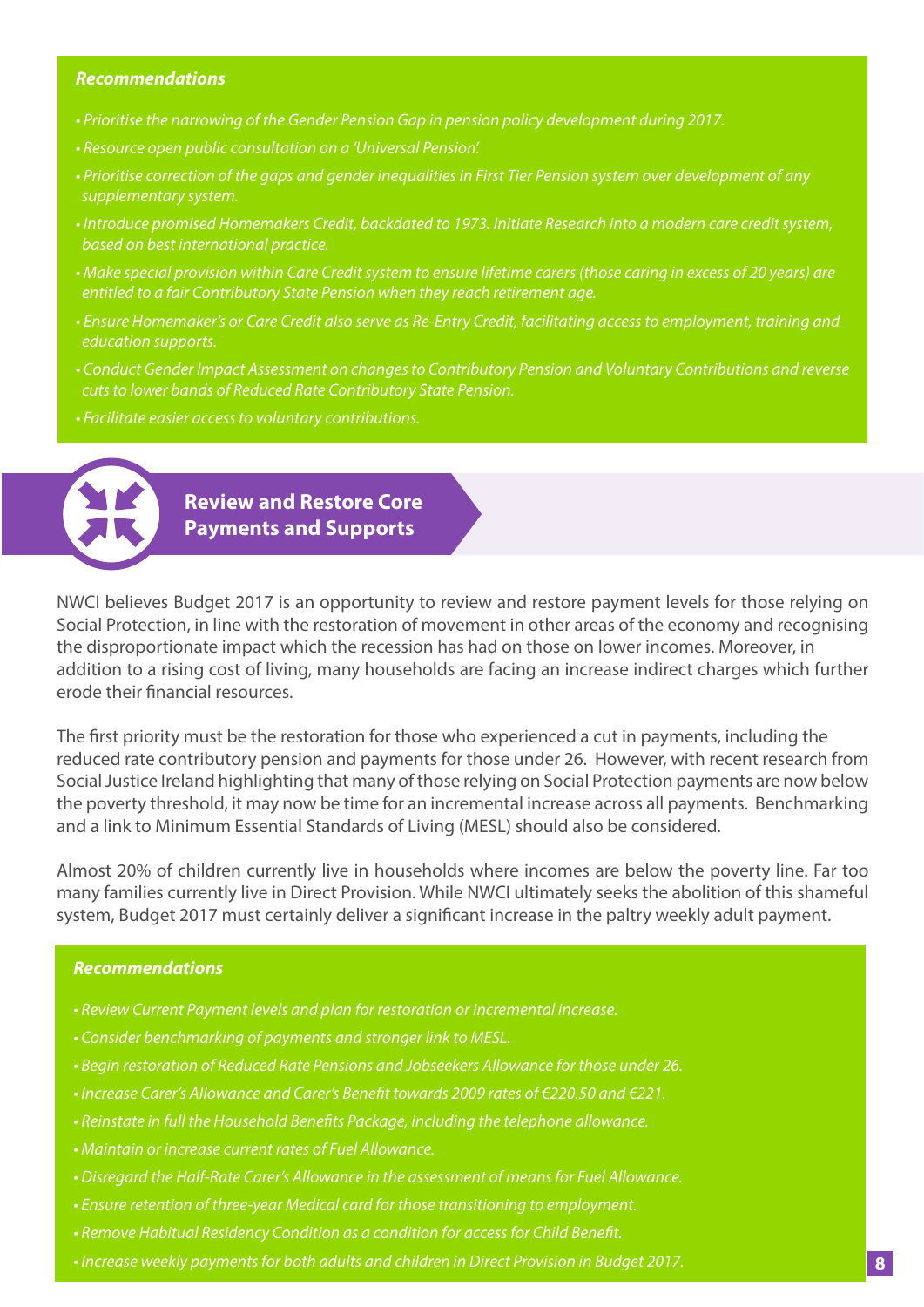

Many NWCI members have communicated the devastating impact of cutbacks and austerity on our health services and the need for renewed investment to ensure women's health needs are being met. There are opportunities for new, more effective approaches to health services for women and men which should be placed at the heart of health reform and inform the long term vision for healthcare over a 10 year period that the Government has committed to developing this year.

Pilots conducted by NWCI and the HSE confirm that gender sensitive health policies and services deliver better outcomes for both men and women. Gender proofing our health services helps the Department of Health and HSE to meet their legal obligations under the new Public Sector Duty to promote Equality and Human Rights and assist in eliminating health inequalities, one of the priority objectives of Healthy Ireland, as well as meeting commitments to equality proof budgets and policies as per A Programme for a Partnership Government 2016. Resources should now be allocated to roll out gender mainstreaming on a far larger scale across all areas of health provision.

NWCI welcomed the publication of the National Maternity Strategy in January 2016 in particular the focus on more midwife led services in local communities to facilitate choice and continuity of care for women. This can only happen with considerable investment for the implementation of the Strategy, in particular the recruitment of more midwives. This should be a top priority for Budget 2017.

Links have been shown between persistent gender inequalities and smoking for women.<sup>2</sup> NWCI supports the Irish Cancer Society (ICS) call for more investment in community based smoking cessation services such as the ICS We Can Quit project which is specifically targeted at women in areas where smoking prevalence is high. At present NRT has to be paid for by the user, unless they have a medical card, and evidence from Ireland shows that this is a barrier to potential quitters trying to access it. The HSE currently spends around €12 million per year on NRT for medical card holders and in the interest of progression towards universal healthcare, consideration must be given to extending this to all smokers either through prescription or by signing up to a smoking cessation programme. These moves would significantly help make Ireland tobacco free by 2025.

The availability of high-quality population based screening is one of the strongest weapons we can use to reduce the high breast cancer death rate in Ireland - in 2008 Ireland had the fourth highest mortality rate for breast cancer in Europe. Women who are 60-69 years old have the second highest incidence of breast cancer and the second highest risk of dying from it. 1 in 10 incidences of breast cancer occur in women aged 65-69 years old. It is critical that women in the 65-69 age bracket are all screened as soon as possible. NWCI welcomes the commitment in the Programme for Government 2016 to extend BreastCheck and this needs to be delivered on as soon as possible.

Despite the evidence<sup>3</sup> that Travellers experience the worst health status in Ireland, Traveller health is not a priority among health planners. The government adopts a standardised approach which ignores disparities in health outcomes amongst communities who experience discrimination and disadvantage. For members of the Roma community, lack of financial resources or state support, combined with a lack of clear accessible information and a lack of trust all impact on engagement with health services.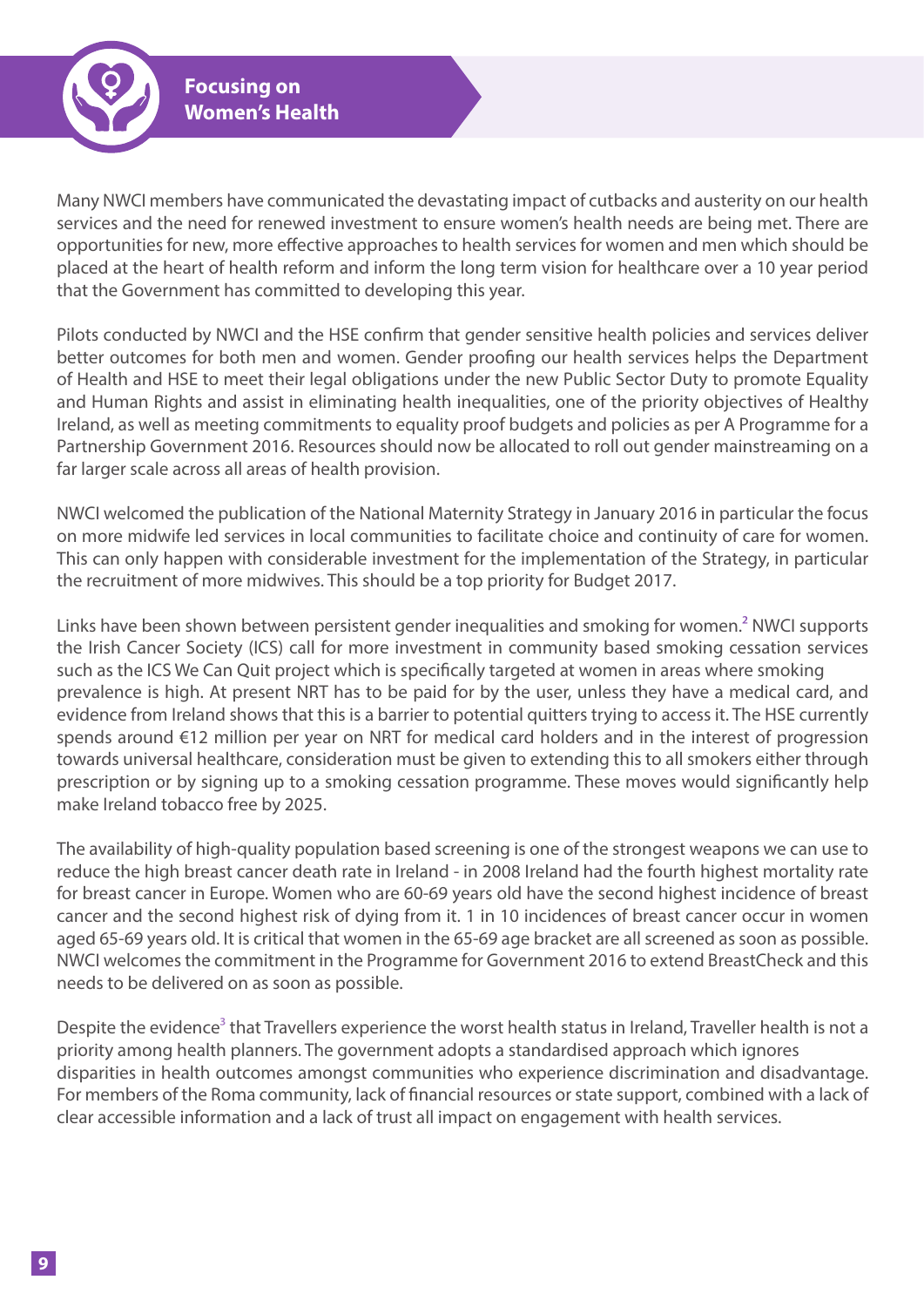Osteoporosis affects more women than men especially women over 50 as they can lose up to 30% of their overall bone density while going through the menopause. 1 in 2 women over 50 will break a bone due to osteoporosis, in comparison with 1 in 5 men over 50. This is a silent disease with no signs or symptoms and it is estimated that 280,000 people are undiagnosed at present. It cost the State 535 million to treat fractures in 2013. Prevention and early diagnosis by a DXA scan is cheaper than the treatment of fractures.<sup>4</sup>

It is estimated that more than 3,780 women and girls between the ages of 15 and 44 in Ireland have experienced FGM.5 A recently released study on FGM risk within the European Union has calculated that between 1 and 11% of girls in Ireland from FGM-practising countries may still be at risk of the procedure.6 The passing of the Criminal Justice (Female Genital Mutilation) Act 2012 was a very positive step towards eradicating FGM in Ireland. However, legislation alone is insufficient to ensure the abandonment of the practice. Immediate action is needed across departments to put in place proper measures of protection and prevention, as part of a comprehensive plan to safeguard women and girls.

- *Establish and resource a gender mainstreaming unit within the Department of Health to oversee and implement HSE Gender Mainstreaming Framework7 across the full complement of health services.*
- *Ringfence funding to implement the National Maternity Strategy including the recruitment of sufficient number of midwives to deliver on its vision.*
- *Provide resources for women centred smoking cessation programmes nationwide and make Nicotine Replacement Therapy (NRT) free for all those in smoking cessation programmes, such as the Irish Cancer Society's We Can Quit project.*
- *Ensure adequate funds are provided in the HSE Services Plan 2017 to enable the roll out of BreastCheck to continue, and that the ringfencing of funding is maintained.*
- *Develop and fund a new National Traveller Health action plan to address the findings of the All Ireland Traveller Health Study and develop and fund a primary healthcare project with the Roma community to increase access to information on healthcare and uptake of services.*
- *Make DXA scans for osteoporosis widely available and free of charge.*
- *Allocate resources for the establishment of an inter-departmental committee on FGM which would be tasked with the role of drawing up a National Action Plan to combat FGM and maintain funding for the Irish Family Planning Association specialist treatment service for women who have experienced FGM.*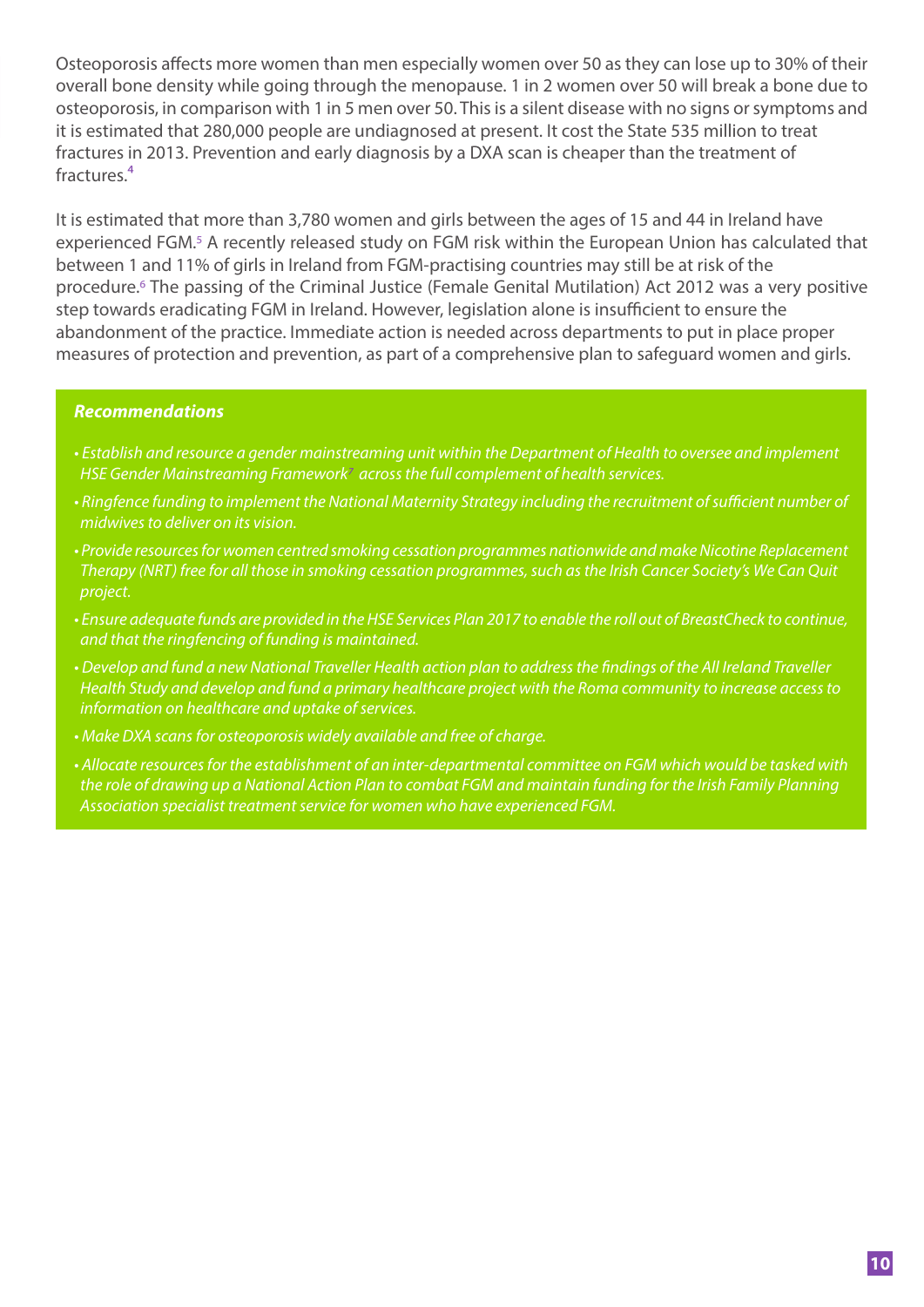**Tackle Violence Against Women** 

Domestic and sexual violence is a major problem in Ireland and should be a priority for this Government. Research from the EU Fundamental Rights Agency found that 1 in 4 women experience physical and sexual violence from a male partner.<sup>8</sup> Alongside the personal and social impacts of such violence, there is also an economic impact, with violence against women estimated by Women's Aid to cost €2.2 billion every year. Ireland's failure to adequately acknowledge or redress a legacy of institutional violence against women has been internationally recognised and criticised by the UN. Mr. Justice Quirke has made numerous recommendations for a Magdalene restorative justice scheme.<sup>9</sup> Budget 2017 needs to send a strong national and international signal that we are dedicating the necessary resources to change the record on violence against women.

There are some welcome and positive developments to combat violence against women. NWCI welcomed the signing of the Istanbul Convention in November 2015 and the subsequent publication of the Second National Strategy on Domestic, Sexual and Gender Based Violence 2016-2021 as a roadmap to ratification of the Convention. This strategy will only make a real difference to the lives of women if there are sufficient funds to ensure effective implementation. Resources to ratify the Istanbul Convention must be allocated in Budget 2017, particularly with regard to prevention and prosecution.

A SAFE Ireland report launched in May estimates that as many as 4,000 women and children being accommodated on a yearly basis in emergency refuge accommodation are not being counted and recognised as being homeless.<sup>10</sup> They have been left out of the homeless agenda.<sup>11</sup> Lack of capacity in emergency refuges is also a problem. According to Women's Aid Ireland has a total of 21 women's refuges with 141 family places. This figure only represents 31% of the places needed according to a Recommendation of the Council of Europe. The Action Plan for Housing has stated that Tusla will provide additional emergency refuge accommodation spaces for victims of domestic violence.<sup>12</sup>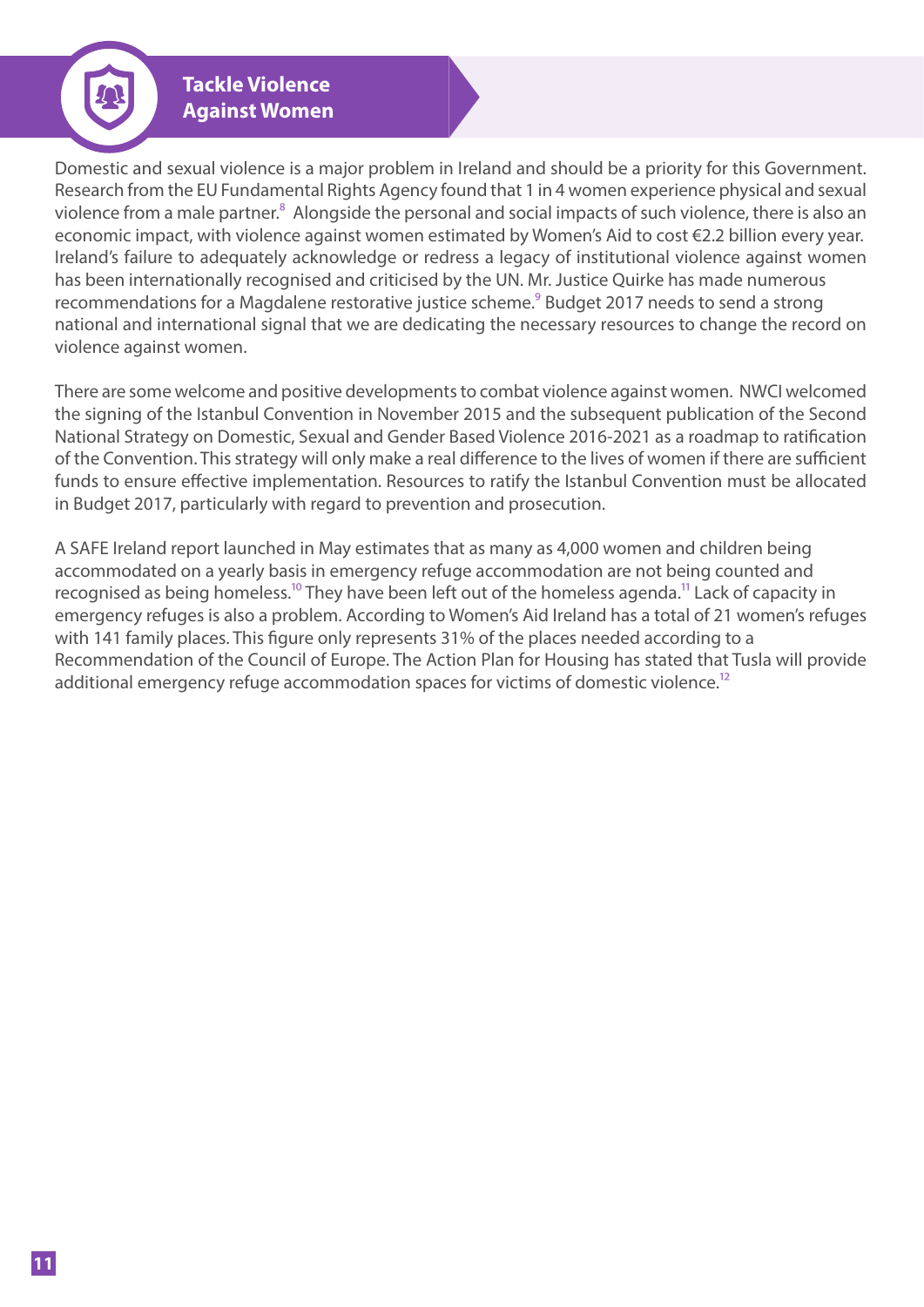- *Provide adequate resources to ensure full implementation of the commitments contained in the recently published Second National Strategy on Domestic, Sexual and Gender Based Violence and move towards ratification of Istanbul Convention in 2017.*
- *Restore funding for both frontline and policy organisations to at least pre-recession levels.*
- *Resource comprehensive research and data on the prevalence and extent of violence against women in Ireland.*
- *Allocate resources to Garda National Protective Services Bureau to ensure it effectively delivers its remit on violence against women, including training and for the establishment of specialist units at divisional level.*
- *Make available additional resources to the Garda National Protective Services Bureau to carry out an investigation into domestic homicides of women in order to identify risk and provide early intervention.*
- *Continue to fund annual government led awareness and prevention campaigns to create a zero tolerance message on violence against women while also providing funding for support organisations at local level to promote their services.*
- *Increase the emergency accommodation capacity of domestic violence services by 10% or by 14 family units every year for the next five years.13*
- *Implement Justice Quirke's 2013 restorative justice proposals and ensure women affected by institutional violence have access to entitlements and pensions. Reserve resources for further investigation into and redress of institutional violence against women in Ireland.*
- *Facilitate immediate switching of benefit entitlement when separation occurs due to domestic violence. • Support women formerly registered as 'qualified adults' to quickly establish individual benefit claims with due sensitivity to difficulties around means testing when separation is due to violence.*
- *Provide flexibility on Rent Allowance levels to those transitioning from an abusive situation.*
- *Provide HRC exemption to women experiencing violence and direct Community Welfare Officers to grant essential support to those leaving abusive regardless of HRC status.*



**Supporting women's participation in Community Development, Local Development and Local Government** 

NWCI and our members have, throughout the recent period of austerity, consistently voiced concerns that significant cuts to funding sources and recent reforms to funding structures are contributing to a prolonged process of dismantling the sector. Core to this belief has been the replacement of grant-aided funding for community development groups and voluntary organisations with tendering processes that have forced projects to compete against each other to remain in operation, resulting in the destabilisation of the sector and undermining of communities' social, cultural and economic progress.

NWCI welcomes the Department's commitments in its draft Statement of Strategy 2015-2017 to ' promoting and supporting the development of communities and the community and voluntary sector' and to 'support a range of community and voluntary initiatives and programmes aimed at tackling social exclusion and facilitating community participation at all levels'. In order to effectively achieve this goal the Department must recognise that community development represents an integral, holistic, sustainable and effective approach to building and maintaining prospering communities, and that the needs of the community and the appropriate responses to those needs must be determined and assessed locally.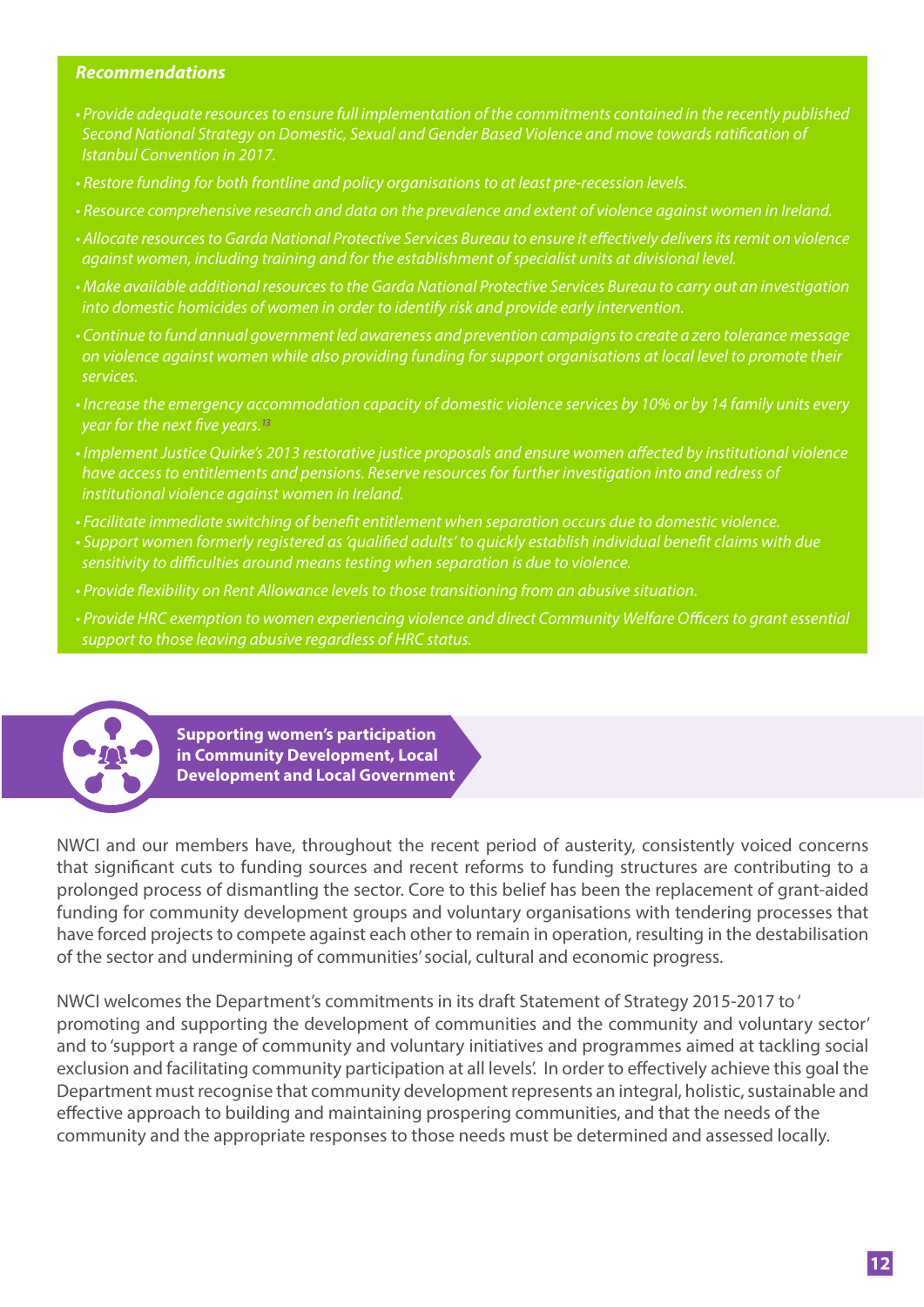NWCI member Community Work Ireland has stated that its "central concern with regard to commissioning is that no matter what definition is adopted, programme design and target-setting is centrally determined. While this may be compatible with services that are focused on individual clients, it is incompatible with community work" and that "work to address poverty, social exclusion and inequality through community engagement or community development is not a service that can be commissioned".

The community development sector, including local women's community groups, should not be subject to commissioning processes that impose centrally pre-determined programmes and targets, but funded under specific grant agreements. NWCI commends the introduction of the Support Scheme for Women under the Department of Justice and Equality, under which the National Collective of Community-based Women's Networks is funded, which could be expanded to support women's community-based groups across the country.

NWCI further welcomes the Department's stated intention in its draft strategy statement to 'facilitate community engagement in the planning and delivery of local and community development policies at national and local levels through leading the development and implementation of a new Framework Policy for Local and Community Development'. NWCI's response to the Department's consultation on the draft framework policy raised concerns regarding the absence of any commitment to actively tackle gender inequality through the new local government reform process. Given their integral role in community life, local authorities, the new Local Community Development Committees, National Collective Community-Based Women's Networks (NCCWN) organisations and other women's community organisations are ideally placed to combat inequalities between women and men. They can, through their competences and through co-operation with the whole range of local actors, undertake concrete actions in favour of gender equality. Sufficient resources must be made available to women's community organisations, such as NCCWN which represents 17 women's projects nationally and has lost 38% of their funding which has not yet been restored. Equally, resources must be ringfenced to build capacity among local authority staff and members of Local Community Development Committees to develop policies and programmes that respond effectively to the particular needs of women and men.

- *Introduce a specific national multi-annual grant-aid scheme for women's community organisations whose main target group are women experiencing disadvantage. This could be done through increasing the DJE Scheme to Support Women and expanding eligibility of this programme to women's community-based groups across the country. Funding for NCCWN and other women's community-based groups should be restored to pre-austerity levels.*
- *Actively embed social and gender equality clauses and conditions, as well as specific monitoring measures into all public spending contracts, including with the community and voluntary and local development sectors. Such clauses and conditions do not preclude the need for dedicated resources for programmes and supports targeted specifically at marginalised and disadvantaged women.*
- *Ring-fence resources for a nationally-coordinated comprehensive gender audit across local alignment structures and plans with a view to identifying and addressing capacity-building needs of local authority staff and members of LCDCs and Women's Community Organisations.*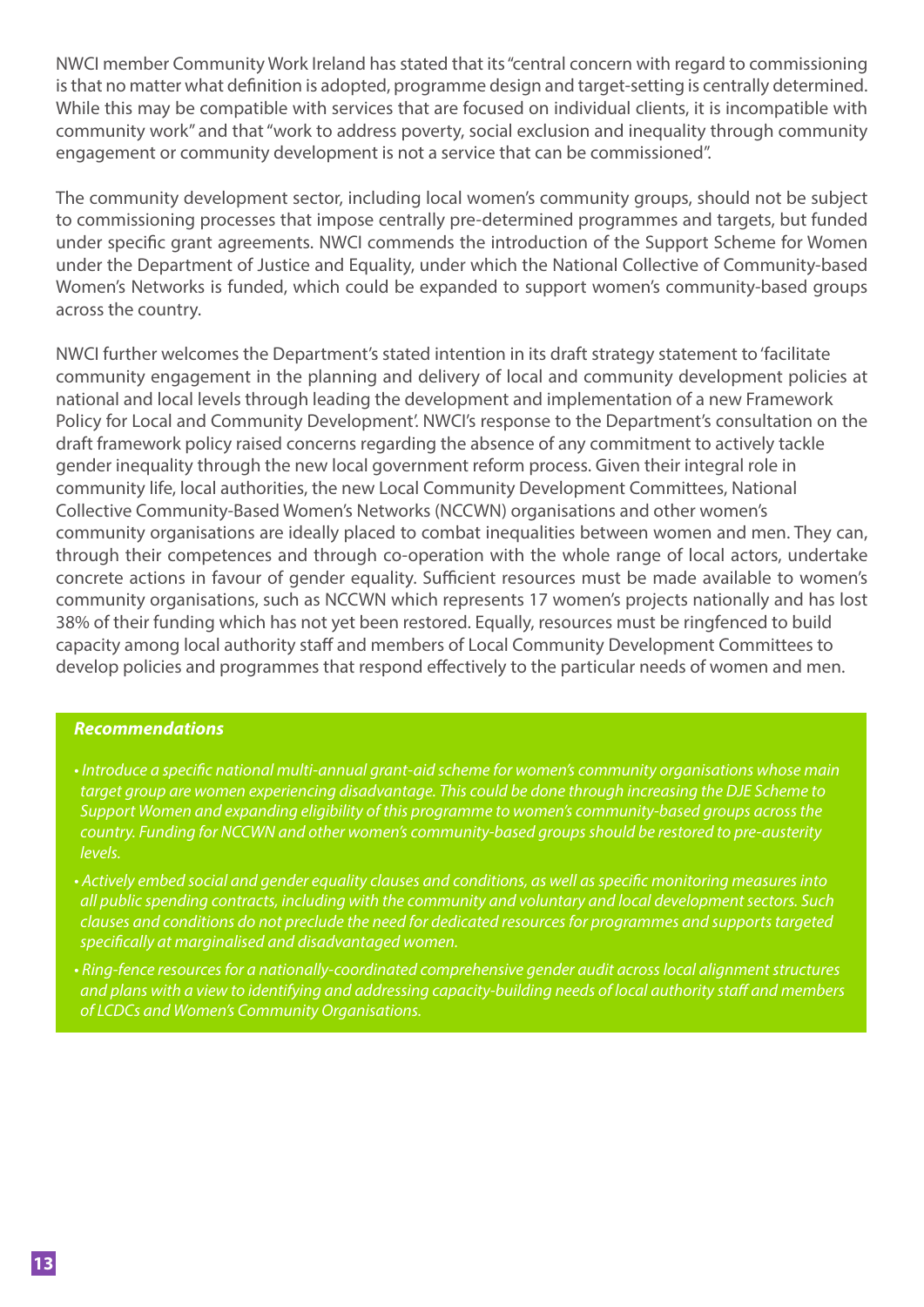

Support for women's voices at civil society level is another essential aspect of participatory democracy. The National Women's Council of Ireland is the representative organisation for over 190 diverse member groups from across the country and plays a vital, independent and unique role in promoting women's voices and perspectives. Despite funding cuts of 45%, NWCI membership has grown in recent years. However, a lack of resources have made it difficult to fully respond to the increasing demands and opportunities around gender equality. NWCI is seeking a full restoration of funding over the next two years.

Ireland continues to perform poorly in the European Gender Equality Index in terms of power and participation with women still underrepresented across many areas of decision-making from the board room to the Parliament.

## *Recommendations*

- *Fully restore funding for NWCI over the next two years.*
- *Fund a 'Women on Boards Review' to establish a baseline for improvement and an evidenced based plan of action.*
- *Resource a Gender Audit of the Oireachtas.*

# **References:**

- 1 ESRI (2014) https://www.esri.ie/publications/gender-impact-of-tax-and-benefit-changes-a-microsimulation-approach/
- 2 See Irish Cancer Society / NWCI: Women and Smoking Time to face the Crisis. January 2013.
- 3 School of Public Health, UCD: All Ireland Traveller Health Study Our Geels (September 2010)
- 4 For more information on osteoporosis in Ireland see www.irishosteoporosis.ie
- 5 Akidwa / RCSI (2013) FGM: Information for Health Care Professionals Working in Ireland 2nd Edition
- 6 European Institute for Gender Equality (2015). Estimation of girls at risk of female genital mutilation in the European Union. Available at http://eige.europa.eu/content/document/ estimation-of-girls-at-risk-of-female-genital-mutilation-in-the-european-union-report
- 7 NWCI / HSE: Equal but Different: A Framework for Integrating Gender Equality into HSE Policy, Planning and Service Delivery. November 2012. Available at www.nwci.ie
- 8 European Union Agency for Fundamental Rights: Violence against Women: An EU Wide Survey (2014)
- 9 Report of Mr Justice John Quirke on the establishment of an ex gratia Scheme and related matters for the benefit of those women who were admitted to and worked in the Magdalen Laundries, May 2013. Available at: http://www.justice.ie/en/JELR/THE%20Quirke%20report.pdf/Files/THE%20Quirke%20report.pdf
- 10 Safe Ireland: The State we are in 2016. Available at www.safeireland.ie
- 11 See also Sonas Domestic Violence Charity: Submission to the Oireachtas Committee on Housing and Homelessness 11 May 2016. www.domesticabuse.ie
- 12 Rebuilding Ireland: Action Plan for Housing and Homelessness (July 2016) available at www.rebuildingireland.ie
- 13 NWCI endorse this recommendation from Safe Ireland in its report The State We Are in 2016, available at www.safeireland.ie